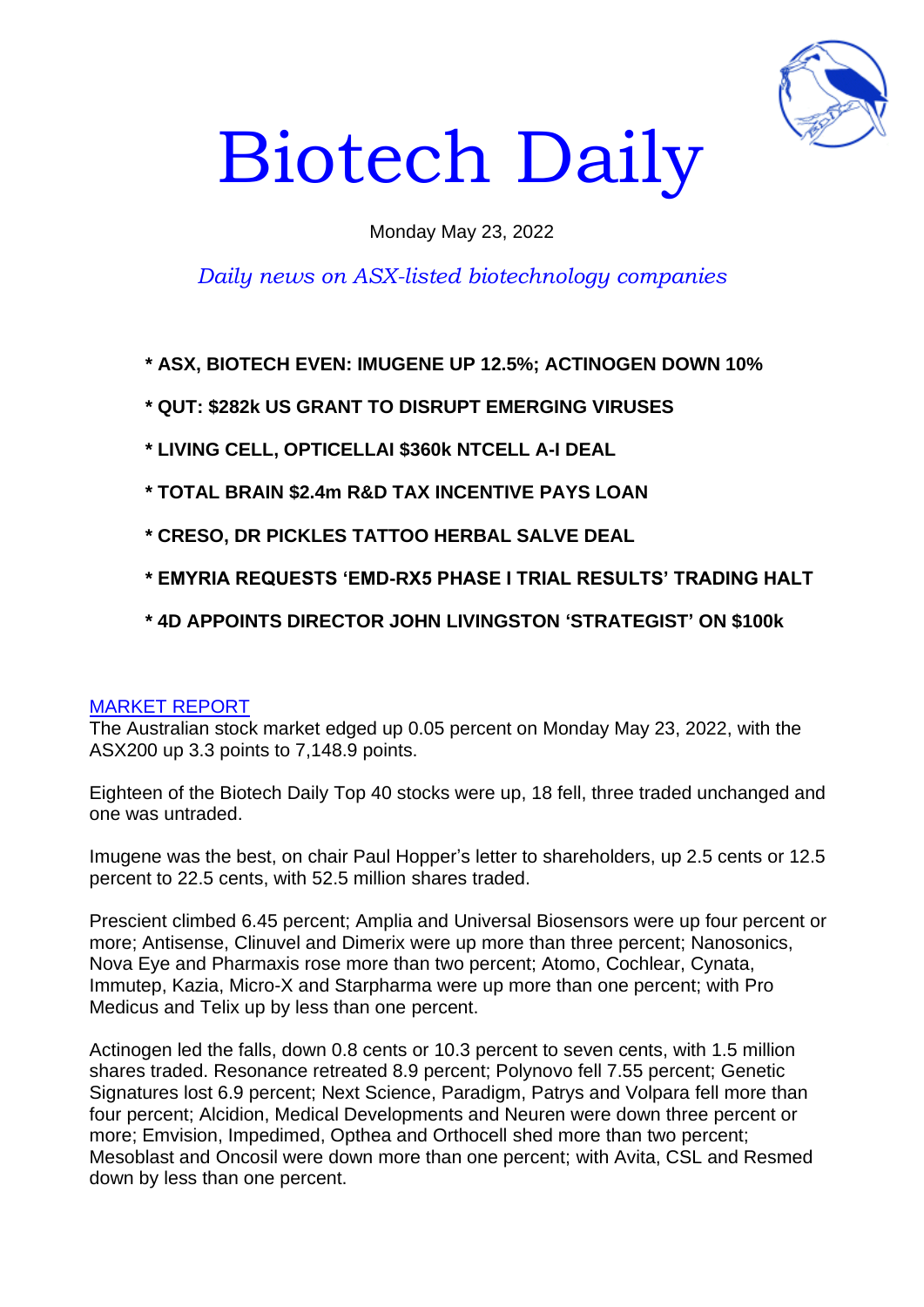## QUEENSLAND UNIVERSITY OF TECHNOLOGY

Queensland University of Technology says it has a \$US200,000 (\$A282,061) grant from the US Department of Defense to prevent the spread of emerging viruses.

Brisbane's Queensland University of Technology (QUT) said the grant was part of the US Department of Defense Discovery Award, under the Congressionally Directed Medical Research Programs, and would allow it to "develop a stop-gap therapeutic … [to] lessen a new virus's impact on people while society waits for a vaccine to be developed".

The University said that it would use the grant to investigate a new method to prevent emerging viruses like Covid-19 and Monkeypox from being able to spread through human cells during pandemics.

QUT said the initial research would work on proof-of-concept, with Dr Nathan Boase as chief investigator, working with QUT's Centre for Materials Science co-director Prof Kathryn Fairfull-Smith, Prof Leonie Barner and the University of Queensland's Dr Kristy Shorty.

"This project is the first step towards the development of broad-spectrum anti-viral therapeutics that can be stockpiled, at low cost, and rapidly deployed to fill the gap between the emergence of a new viral disease and the development of an effective vaccine," Dr Boase said.

"These new therapies are needed to protect civilian populations and to maintain operational preparedness of military forces," Dr Boase said.

"When a new virus emerges like Covid-19 did, we are woefully underprepared to protect ourselves from it," Dr Boase said.

"Even with rapid development it still took 11 months to develop a vaccine for Covid-19," Dr Boase said.

"With thousands of mammalian viruses not yet discovered, and a continued push to globalization, the unfortunate reality is that future viral pandemics are inevitable," Dr Boase said.

"The current emergence of Monkey Pox, as we are only just recovering from the Covid-19 pandemic, highlights the need for these rapid therapeutics," Dr Boase said.

Dr Boase said that vaccines targeted a specific virus, but his group was targeting something that was common across all enveloped virus types - a wide virus class that includes HIV, influenza, severe acute respiratory syndrome (Sars), human papillomavirus and severe acute respiratory syndrome coronavirus-2 (Sars-Cov-2).

"We are investigating how we can disrupt the membrane - or casing - that surrounds all these viruses and prevent the virus from merging with human cells and spreading through the body," Dr Boase said.

"Specifically, we will synthesize new polymers to bind to virus casings and investigate which polymers are most effective at weakening those casings," Dr Boase said.

Prof Fairfull-Smith said that a novel part of the project was that it was investigating a multifaceted attack on viral infection that focused on virustatic binding, virucidal deactivation and anti-inflammatory response, which other research programs had not studied.

"We hope that this unique approach will be the key to developing potent therapeutics that treat both the primary viral infection and reduce the damage caused by inflammation," Prof Fairfull-Smith said.

The university's Prof Barner said that the research over the next two years "aimed to produce preliminary findings that would attract more funding from major medical grants". "We want this initial project to produce the fundamental new scientific knowledge that will allow for the eventual development of a clinical therapeutic that can aid in the defence against emerging viral diseases," Prof Barner said.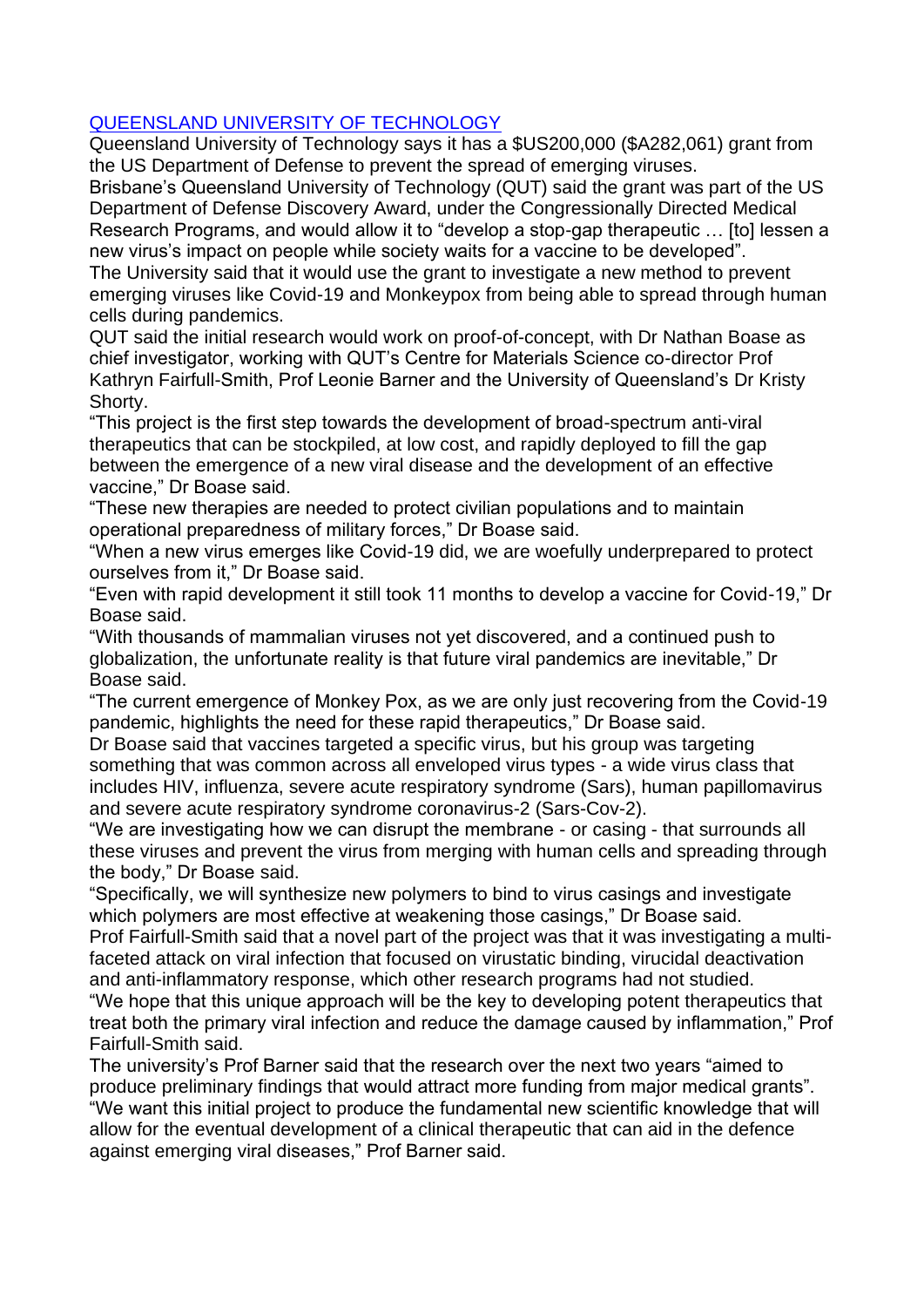## LIVING CELL TECHNOLOGIES

Living Cell says it will pay Sydney's Opticellai \$360,000 to use artificial intelligence for NTCell pig brain cell selection and optimization.

Living Cell said the agreement, expected to begin this month and conclude in May 2023, would result in the development of two prototype machines, a trained artificial intelligence (AI) for NTCell optimization and selection requirements, and a final production machine. In March, the company said the University of Technology Sydney would optimize its NTCell encapsulated pig choroid brain cells for a clinical trial in Parkinson's disease in 2024 (BD: Mar 30, 2022).

Today, Living Cell said that the research would "evaluate strategies to ensure the pig choroid plexus cells selected for encapsulation are of optimal quality" and it was expected that AI would be used to "optimize and select high quality encapsulated cells (NTCell) for implantation into the brains of people with Parkinson's disease, as a potential treatment for the disease".

Living Cell said the cost of engineering, software and biological input into the use of artificial intelligence in the manufacture of NTCell was expected to be a maximum of \$360,000 and was based on a number of milestones.

Living Cell executive chair Prof Bernie Tuch said that it was an "exciting step" in the manufacture of NTCell and that the introduction of modern technology would "ensure that the product released for clinical use will be of the highest standard, improving prospects of a successful result".

"Additionally, it will introduce automation into the process, thereby speeding up the selection of the microcapsules to be implanted into each recipient," Prof Tuch said. Living Cell was up 0.05 cents or 10 percent to 0.55 cents.

#### TOTAL BRAIN

Total Brain says it has received \$2,364,995 from the Australia Tax Office under the Federal Government Research and Development Tax Incentive program.

Total Brain said the rebate related to research and development expenditure for the year to June 30, 2021.

The company said that the incentive would be used to repay in full and extinguish the \$2 million advance from Melbourne's Mitchell Asset Management Pty Ltd. Total Brain was unchanged at nine cents.

#### CRESO PHARMA

Creso says it has an agreement with Brisbane's Dr Pickles to commercialize its herbbased tattoo post-care and sunscreen salves in Australia.

Creso said the agreement would commercialize products from its target acquisition company, the Lyons, Colorado-based Sierra Sage Herbs LLC for sale throughout the more than 800 Dr Pickles' tattoo studios in Australia, its electronic commerce database of more than 20,000 customers and its sales network in Australian pharmacies and Woolworths supermarkets.

The company did not disclose the financial details of the deal but said it would "explore the opportunity to bring select products from the Dr Pickles range to North American markets". Creso managing-director William Lay said the company was "looking forward to working closely with the Dr Pickles team on exploring multiple product and branding opportunities which have the potential to drive sales for both parties".

Creso was up 0.5 cents or 9.6 percent to 5.7 cents with 8.2 million shares traded.